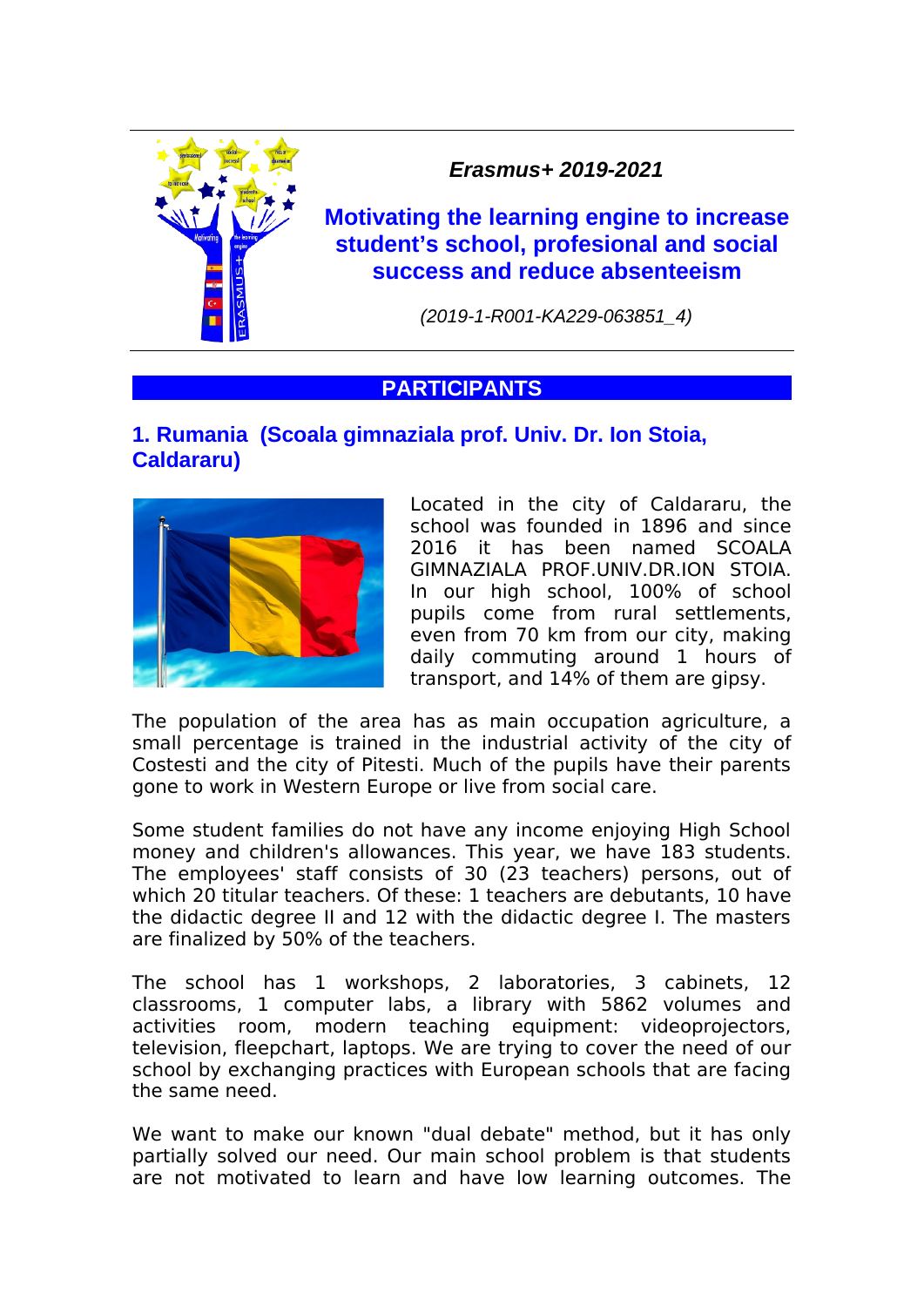project will be coordinated by a project manager who will be selected through a competition at school level. If the manager for various reasons will give up his assignment, the assignment will be taken over by the project supervisor and instead will be a teacher from the reserve list. High school teachers were and are involved in county, inter-county, national and international projects.

There are teachers with English, French, Italian and Russian speakers certificates at school. 2 teachers have project management courses 2 followed Erasmus workshops, 1 have risk management courses. The dual debate is our strength, we have participated in debates and we have a School Debate Club, which organizes 3 months of regional competitions where it has won first place with students.

# **2. Croacia (Graditeljsko geodetska skola, Osijek)**

Our school is in Osijek, a town in Croatia and was established in 1946, was renovated after the end of the Homeland War and recognition of the Republic of Croatia, the school year 1992/93 restored the school building to eliminate the consequences of the war and damage to school facilities. The school building is a round with a glass



dome in the center, overlooking a beautiful entrance hall.

The school has specialized classrooms, a multimedia center with a computer room, a spacious gymnasium, 20 classrooms, dedicated workshops for practical training, a painting workshop, a library, and a monitoring room. The change of name was registered in 7 march 1996 and was given the official name of the school of geodesy architecture Osijek-High School Day We are a profesional high school with 400 pupils aged 14-19.

We provide education for the following professions: architect technician, construction technician, topography inspector technician, mason, tiler, painter, architectural design, plasterboard installer, geodesist, ceramist. Students live in a closed environment, they have the strong influence of the parents who went through the war, when the students from the city moved, that speaks a lot.

Construction of a school center moved from Osijek on 1991 to the Hungarian Republic and then return to the country after the war. This has created a low self-esteem, recovered by us after many efforts with the Market Guerilla Pygmalion method. The method has left painting but can be used in any discipline and stimulates a rich imagination, necessary for the formation of an ideal. We had some progress in part, but the results from the final exam, with 33.4%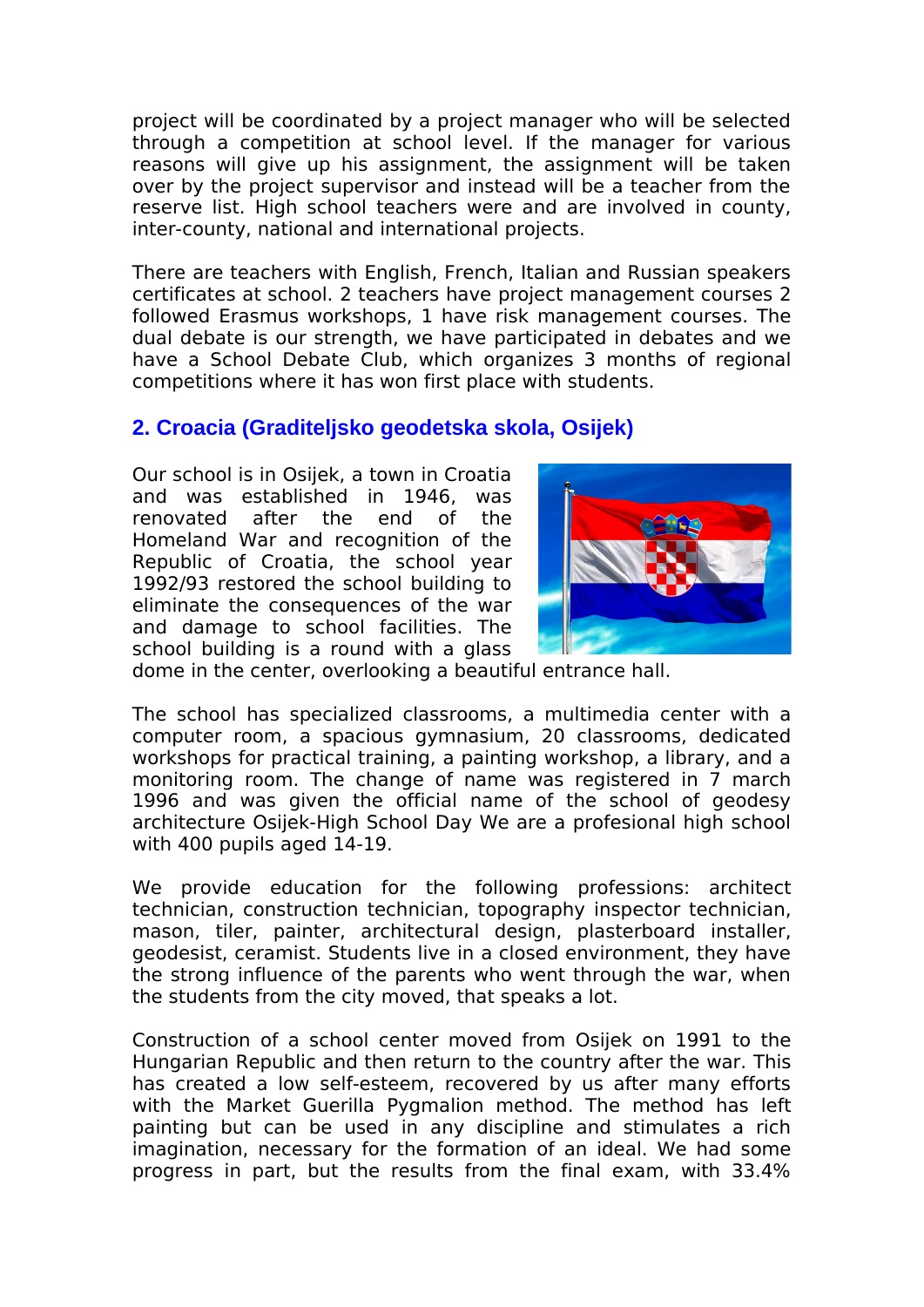promotion, make us do something. We decided to work with European schools to exchange best practices.

Day by day we are confronted with students who are not motivated enough, they do not pay attention to hours of theory, they just want some practice modules.Because of this, pupils began to absent at the theory classes 2016-2017 and 2017-2018 years, the number of students with more than 40 absences increased from 120 students to 155 students, which makes us much worse. In addition, we have students who are in a difficult social situation (poverty, unemployed parents, single parents) and urgently need to go to study and profession The school has 38 teachers Colleagues who will participate are teachers who are experts in their teaching, 5 have management studies, teachers run many local projects, many with the theme of design.

All teachers are highly educated and have permanent education. Every year we run the Creative School for our national project We have projects in which we build houses for abandoned dogs, we design architectural design All teachers have undergone advanced training, Project management and risk training. The project team will be easily accomplished by 5 selected teachers on the basis of extracurricular and managerial skills, Project Coordinator will be the current communications officer.

# **3. Turquía (Sehit Mustafa yaman anadolu iman lisesi, Izmir)**



Our high school has 63 employees and 500 students, 8-19 years old.They are studying languages and mathematics, geography, history, psychology...

The school is founded in 2011.The school has 32 classrooms, a conference room, a music room, a gym, a football field, a hobby garden, a class of art, a

computer lab, a scientific laboratory, a dining room (for 600 of people), including 4 classes - with a sports ground. In 2016 the school was a shelter for refugees in the boys hostel. In our school, 80% of school pupils come from rural settlements, and 20% of them are imigrant. Actually, we have 20% of immigrant pupils in school who area accommodating with difficulty they began to absent. Our target group will be these students who refuse to learn and students with absences.

Our vision is aimed at moral and competent students on the labor market for our country and for the world. The challenge of education is for young people with the need to be responsible, caring citizens and entrepreneurs in the economy. As a result of the previous school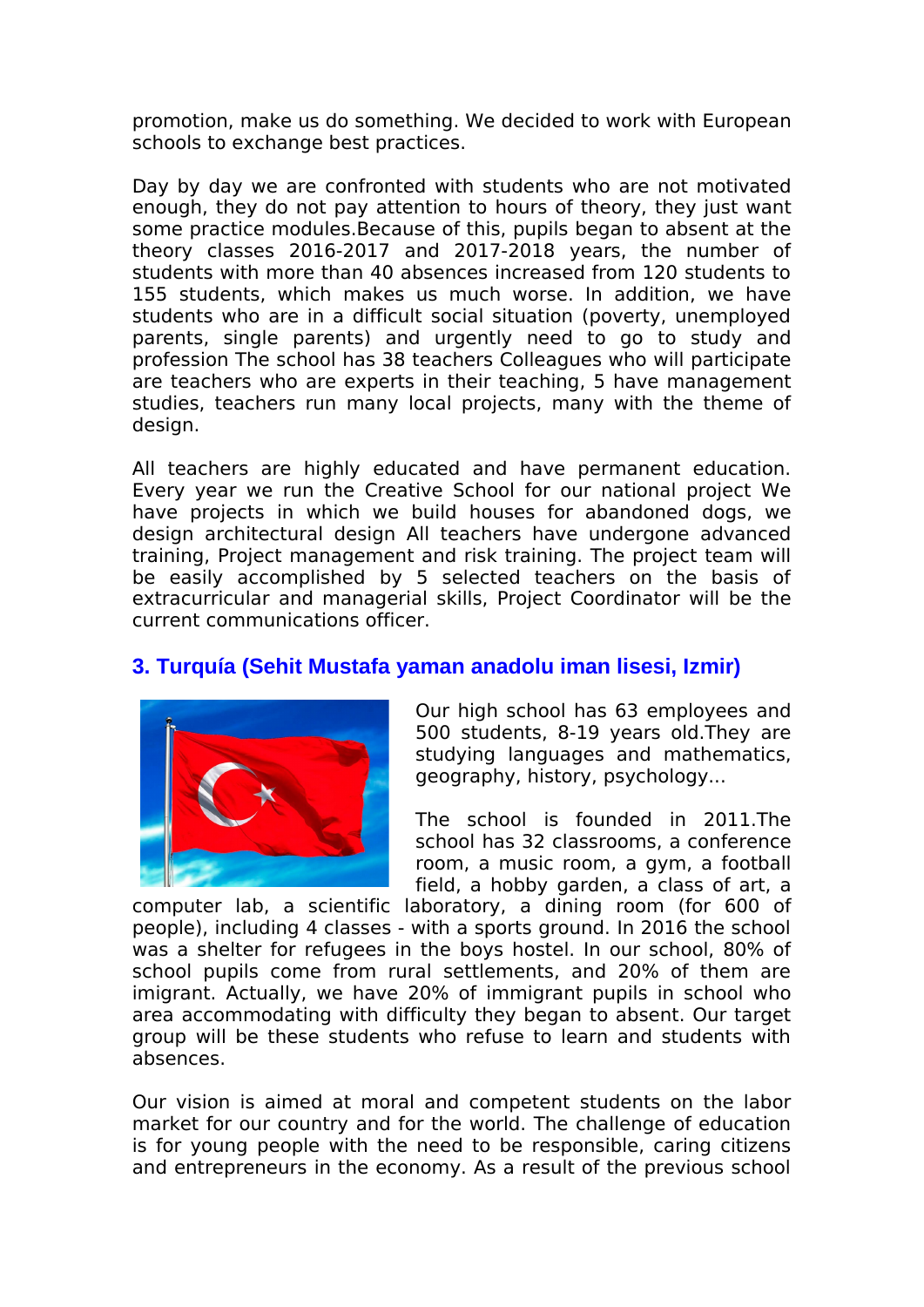year, we had 60 % students with an average of 5-5.99; 10% undergraduates, 8% dropout and 7% students with unfinished situation, 233 students with over 40 absences and 40% graduation at exams.

We hope to learn and acquire skills to win; improving language learning; greater literacy; making science more attractive; and strengthening creativity and innovation; Our goal is to guide students by stimulating their natural curiosity, motivation to learn and increase their pleasure for English. We're trying to make active students. We have sports activities and teams. For example, last year we won a fight prize. One of our students won the championship of the country's wrestling competition. Students also play table tennis, chess, football.

Our greatest success is the "Origoclass" method that we successfully apply. The method consists of combining scientific teaching with a working corner for students in a café style, where learning by dissertation, learning through light, lively and interactive activities is learned. It is our success, but we think it will have better results and better mood if we destroy the myth of the lack of equality with the students in Europe, isolation from the rest of the world, but that can only be done through direct contact.

We have another culture that they consider to isolate them from the rest of the world and inferior them. We want to improve the teachers' activity to show the usefulness of the theory to the theory in practice. We do not have experience in Erasmus projects, but we did 11 e-Twinning projects. We are a team of 5 teachers. I (coordinator) English teacher. We have experience with e-twinning. It was so useful to students and to me. I use web tools too. School principal Ali Dinker is also interested in social activities. He is always ready to make organizations. All school teachers are ready to participate, as a result of the selection of the project team will be very easy.

#### **4. España (IES JAUME I, BORRIANA)**

Our High School –Jaume I- was created on November the 2nd, 1967 like a section of the Bacalaureate School of Vila-real. At present, there are 800 students and a teaching staff of 90 teachers. Our students are 12-18 years old. They study ESO (Secondary Level) and Baccalaureate.



The school is situated in Borriana, a lovely town near Valencia – the orange country. Actually, Borriana economy has declined because of international crisis that has hit the sector of oranges. The current social reality in our school is marked by the heterogeneity of our